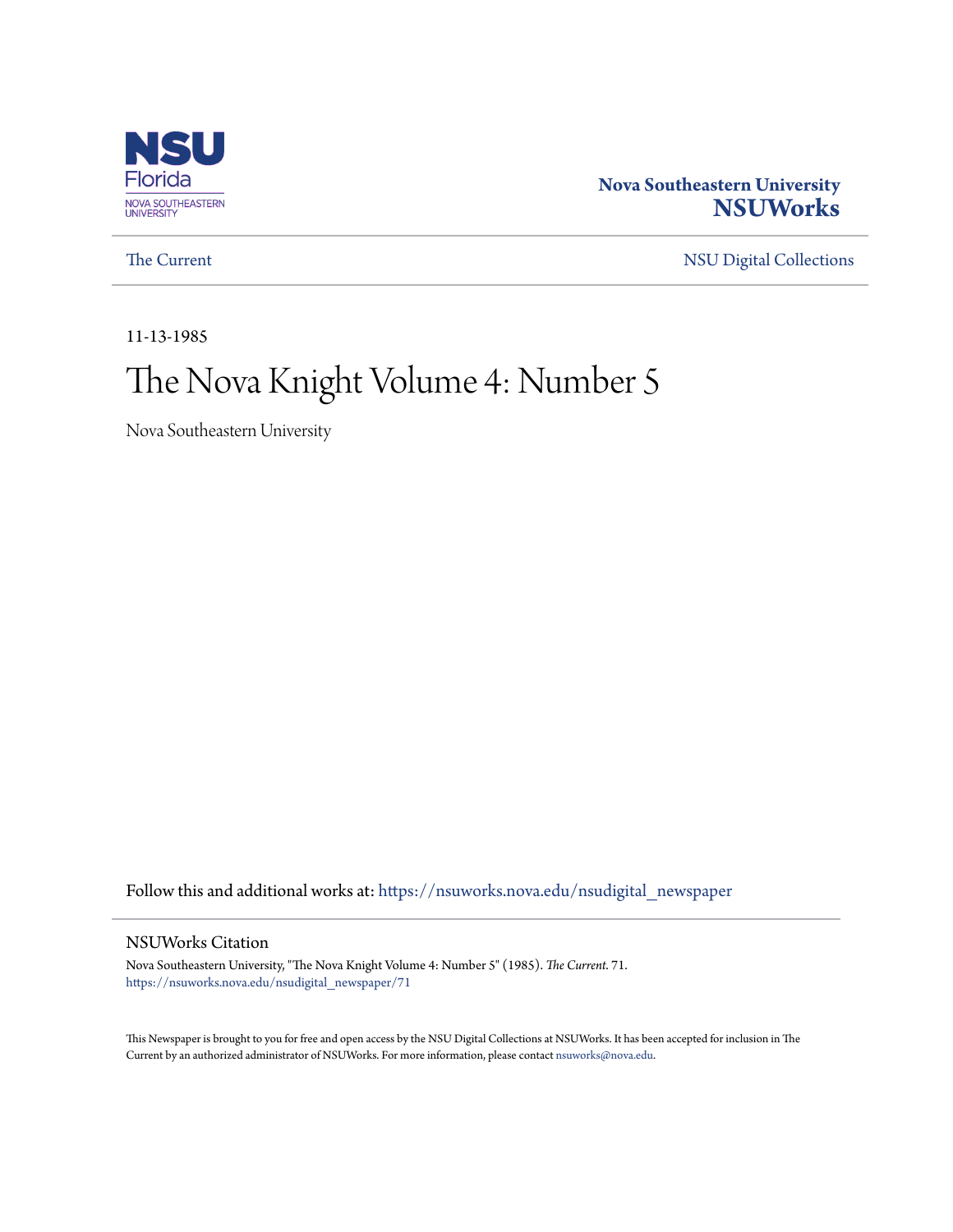# mE **DOUR KnlGhf**

Vol. 4, No. 5 November 13, 1985

officials by the ballot box, and during the election. Only one person was supervising. I have heard S.J.C. members talking aboutthe election issue, and they have admitted something was wrong, and should be corrected. Bravo! After all, that's what the S.J.C. is here for. In section 6.02 article (C) it states, "The S.J.C. has authority to judge Senate elctions, invalidating results and/ or disqualifying candidates if significant violations of this  $\bar{C}$ onstitution or the Referendum By-

law Code are found"

first place.

I should think that says it all. The S.J.C. did not invalidate the results of that election. They did not disqualify candidates, and most importantly they have not and probably won't do anything in the future. Perhaps when election time rolls around you will consider their mistakes or you may want to ask the S.J.C. vourself, why nothing was done, or why the S.J.C. was set up in the

# **Election Marred By Violations THE STUDENT**

When Nova's Constitution for the Undergraduate Student Government Association was drafted in March of this year, 29 pages of rules and regulations by which the S.GA should funciton were put into effect. Part of the duty of this newspaperisto see howwell, ifat all, the constitution isworking and how closely, if at all, the S.GA has been following the rules contained within it.

During the recent S.GA election for Freshman Representative several sections of the constitution were not followed or were simply disregarded. While it may be too late now for anything to be done about the election, examination of these violations may be a quideline to reviewing the performance of the S.G.A., as well as meeting the strength of our new constitution.

According to Article 2.04 (H-10), ofthe constitution, "Twopoll workers must be present at each polling location" during an election. Throughout most of the October election, only one poll worker was present at the polls.

While no accusations are being made, the potential for a flawed election is obvious. With only one person protecting the sanctity of the ballot box rather than two, a moments distraction is more than ample opportunity for some quick ballot stuffing.

The constitution also states in Article 2.04 (H-12), that "Allcandidates have the right to be present during the tabulation of election results". In directopposition to this rule, candidates for Freshman Representative were barred from the tabulations and told by the S.GA they could not be presentduring the countingof the votes.

These violations put a dim light on the validity of our elections. Talk of these violations lends credence to the rumors of ballot stuffing and a scandalous election. Rules set forth by the constitution are for the benefit of the student body, and are the sworn duty of the officers of the S.G.A. They should be upheld to<br>the letter.  $-$ 

 $-$ STAFF

# **JUDICIAL COUNCIL** Supposedly there are to be two

The Student Judicial Council is an organization many students know little about. The purpose of the S.J.C. is to provide the students of Nova College with a means of resoluting conflicts. The school Constitution states: "The S.J.C. shall particularly serve to counterbalance the authority of the Senate."

i don't know whether you students have noticed, but I haven't seen any "resolving of conflicts", or a "counterbalance of the Senate's authority." In fact, the first time I tried to sit in on a S.J.C. meeting, it ended before it had begun. The second fime I went I asked to see the meeting minutes. The S.J.C. officers laughed. Perhaps, the S.J.C. is funny, after all no one attends their meetings. The S.J.C. supposedly reprimanded Senate President Robert Lamelas for having a closed meeting; but I have yet to see any documentation.)

Agood example ofthisisin the freshman elections. There has been a dispute claiming the elections were disorganized, and some people even voted twice.

# **Nova Books, A New Place To Shop**

THE NOVA KNIGHT takes you to new spots In Davie and this week the hot topic is thenewstore: NOVABOOKS. We sent a reporter to complle-.. An Interview at NOVA BOOKS

Ed Panariello, who opened NOVABOOKSinOctober, used to be a student at Nova College. He's just a few courses away from completing his Bachelor'sin Professional Management (BPM). He says he decided to apply some of the course work he learned in his business classes. He admits his previous place of employment, Comer Book Exchange, had some influence on his choice of business. He wants

to participate in the book business and offer Nova students a choice of vendor.

"The beginning will be tough," Ed explained, "I won't get much· cash flowing in before the next term begins. So, until January, fm living off my wife's income and whatever school supplies I can sell." A box of 69-cent barqains, containing spiral notebooks and notepads, stands in the center of the store. I buy five (since I'm starting to clip the bettercomicstrips, likeDoonesbury, Bloom County, Garfield, Cathy, Sally Forthand Shoe) and askfor Elmer's glue. Ed walks behind a curved desk covered by formica and supporting a cash register. He doesn't have Elmer's glue, just the gluestick.

Starting January NOVA BOOKS will carry many of the books from BCC and titles from some courses at Nova University. One of the doctorate programs at Nova gave NOVA BOOKS its booklist therefore, order forms from both bookstores will be sent to doctoral students.

Ed's brother, a police officer, was helping at the store during the interview. "fm going to have about twenty hours of open work each week starting in January," Ed said. 'Tm looking for either two students ten hours apiece or one student who can work the full twenty hours." Hours are 9-6 pm weekdays, 9-1:30 pm on Saturday, closed Sunday.

Warning: Ihad trouble leaving because I entered the store before the 1 o'clock recess at University SchooL Twenty kids were lined outside Pascuale's Pizza

(this is good stuff, according to Ed) and twostudentsblockedthe entrance (my exit) of the bookstore. Rather than wait until class started at 1:30, I decided to risk angering these highschoolers and knocked on the pane-glass window. Reluctantly the girl nudged her friend and, after he slowlyhad moved his bodyoutof the doorway, I left the newest store in Davie.

#### -Steve Conger

-Ari Roloff

| Inside:                                  |  |  |  |  |  |  |  |
|------------------------------------------|--|--|--|--|--|--|--|
| Broward County Fair Informa-<br>tion     |  |  |  |  |  |  |  |
|                                          |  |  |  |  |  |  |  |
| "Nova Books, A New Place to              |  |  |  |  |  |  |  |
| Shop"                                    |  |  |  |  |  |  |  |
| Fall Sports Wrap-up                      |  |  |  |  |  |  |  |
| Amando looks at the Hallo-<br>ween Party |  |  |  |  |  |  |  |
| Movie Puzzle                             |  |  |  |  |  |  |  |
| Constitution ignored again and<br>again  |  |  |  |  |  |  |  |
|                                          |  |  |  |  |  |  |  |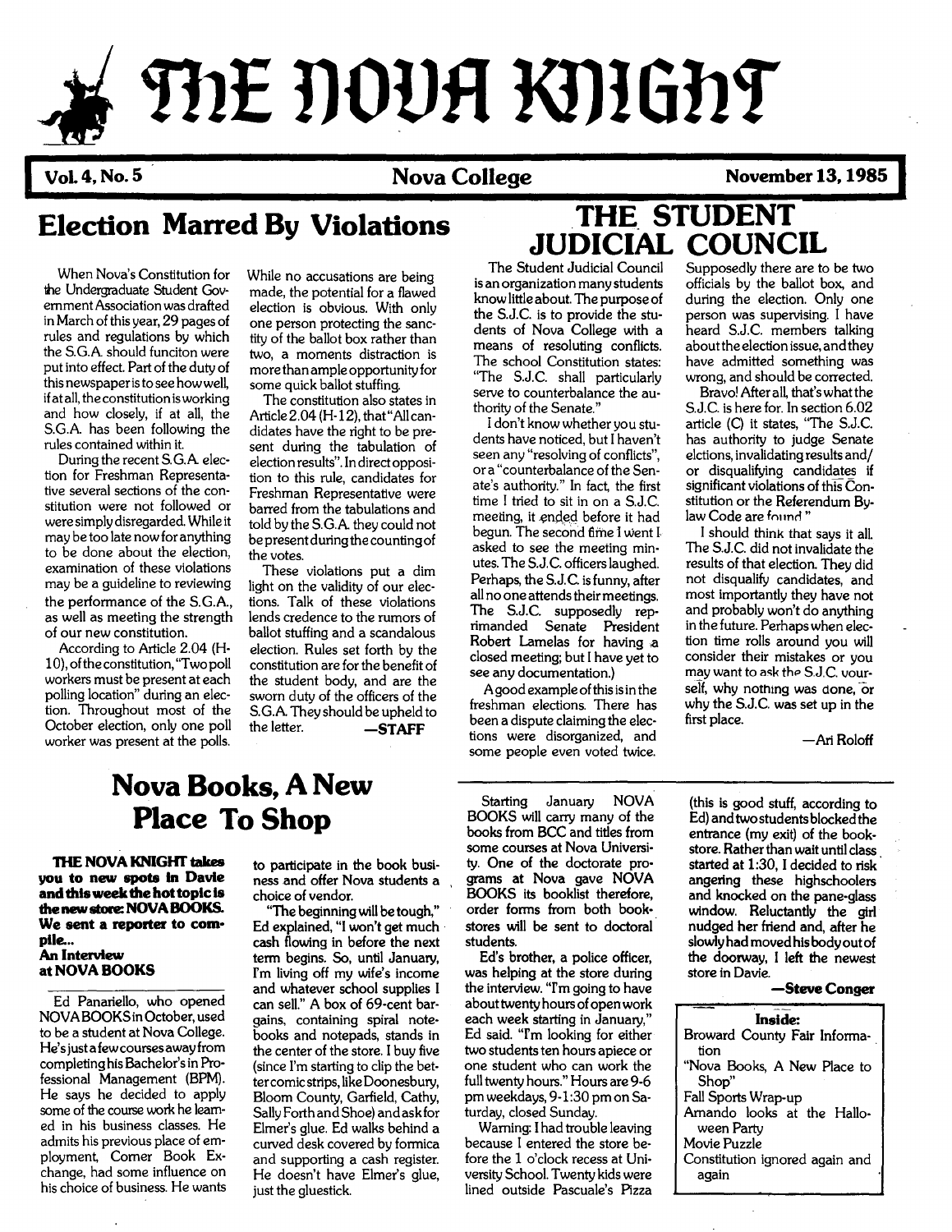# **Letters** to the Editor Protesting and Apartheid in South Africa

### Dear Editor,

A student wrote an article in issue No.3 of *The Nova Knight* protesting Rev. Jerry Falwell's stand on Apartheid in South Africa. The student brought up two important issues: 1) We have a right and a responsibility as Americans to protest issues we disagree with; and 2) What is occurring in South Africa is immoral.

I support the student in his demonstration against Rev. JerryFalwellandhisviewsonApartheid. We have the right to freedomofassemblyand the responsibility to use peaceful methods of communication when it is appropriate. Protest is healthy.

The focus of student protest all across the country for the past few years has been Apartheid in South Africa. Students at Columbia University have forced the University to divest themselves of all stocks and investments in South Africa. Students atBrown forced theiradministra· tion to do the same thing. The protestors felt their university supported the South African govemment indirectly, by contributing to its economic property. I believe students should become more involved in this movement to stop Apartheid.

The student protests in the 60's should give us the courage totryand change thingswe know are wrong. If the maddened students had not protested in the 60's to get out of Vietnam, the war might still be going on, and President Nixon might have never been caught. The student protests grew into a national protest which eventually reached Congress and even convinced them to act. Apartheid in South Africa is an equally important issue...

Jerry Falwell, the moral majority, and anyone else who supports the discrimination towards the killing of blacks in South Africa must be protested against. The small white majority in South Africa has no right to rule the majority of blacks and nonwhites with such cruelty. Every student should be aware of the immorality that is taking place right now. More students should join the protest.

The student who wrote to the

student newspaper describing his feelings about Rev. Jerry Falwell and Apartheid in South Africa is a responsible memberof our democratic society. He has gotten involved in protesting a known immoral position. Protesting has proven to be effective in changing policy. Let's continue to keep "picketing the bigots."

### -David E. Graham

### Dear Editor,

In issue No. 3 of *The Nova* Knight, an article entitled "Impeachment Approaching" was enclosed. The other SJC members (Jaime Ochoa, Vincent Seramenti, Ronald Walters, Arthur Greenspan) and myself (Dawn Buccino) talked over the issue, presented in the article, at our SJC meeting on Oct 15, 1985. We unanimously agreed that it was our job to reprimand the SGA, and to "remind" them that "closed meetings" were unconstitutional. Therefore, Jamie Ochoa (pres. of the SJC) did just that. The SJC feels it was our job to inform the SGA of the unconstitutional act that was committed. However, "impeachment" is quite a harsh word considering the fact that as far as the SJC is concerned nothing like this has happened in the past and hopefully will never reoccur in the future.

The next issue the SJC would like to comment on isthe "Letter To The Editor", (also in issue No. 3 of The *Nova Knight).* This article states "Students can not even get a copy of the constitution." This is not a true statement. Copies of the constitution can be obtained upon request in the SGA office (located on the second floor of the Parker Bldg.).

In closing, Iwould like to state the fact that the SJC is an organization for YOU (the student) and without your input and output there would not be a SJc. -SJC

#### Dear Editor,

As an officer of the Student Govemment I see it my duty to inform the concerned student who wrote an editorial in your Oct. 15 issue of THE NOVA KNIGHT.

The SGA, this year, has improved in sponsoring more events than in the previous two years I have attended the college. Our college is small and is trying hard to satisfy all the students with their varying suggestions. The SGA has a suggestion box

next to the elevator for any student who desires to provide his input. The SGA is here to try to help in improving the college.

The concerned student also brought up the issue about copies of the Constitution never being offered to the student body. I recall the President of the SGA and the Recording Secretarymakingand placing copies ofthe Constitution in the student lounge the first week of school. Most of the copies were thrown all over the lounge.

The concernedstudentapparently doesn't know much about the Constitution. The minutes are not taken by the correspondingsecretaryratherthe recording secretary. Also the minutes need not be posted, but do have to be available in the SGA office for students who request a copy.

Anotherissue the student presented, which I strongly disagree with, is the lack of posting events. I would like you to know that everytime we have an event, banners, posters, and flyers are made by the general and freshman representatives. I would also like to add, the reason some students do not know what<br>events are occurring is probably because they do not even bother to read thewalls and get involved with student activities. Maybe you are one of them. I do not see anything wrong with advertising events on posters written with magic markers. What do you expect? Gold ink?

I feel that if you have any more<br>remarks about the SGA, I have an RSVP invitation for you to attend the meetings on every Thursday at 4:00 in the SGA office, and speak to us face to face about what your real thoughts of the SGA are. You seem to have not been attending Nova long enough to see how far the SGA has really come along. -Zelda Rodriquez

### Dear Editor,

Ifeel the schooladministration hasmore pressing issuesto focus on than whatstore orstorescarry textbooks for Nova classes. Broward CommunityCollege has an on-campus bookstore but that doesn't prevent the Corner Book Exchange from getting the booklist for BCC classes. Why should any bookstore be denied access to theNovaCollege booklist?We encourage the administration to allow evolution to proveed. The odds againstNOVA BOOKSare heavy enough (more than 70% of all small businesses fail in the first two years) without bureaucratic preferences making it tougher. Besides, Nova College itselfis here because we students agree that it's worth having a choice. Without free enterprise, where would Nova be?

-Steve Conger

# Student Athletic Council

The board for the Student Athletic Council has been finalized. The next step in the organization of the new council is to establish: procedures, guidelines, and a basic charter. Students will be informed of all progress.

Board Members: Robert Lamelas - SGA; Kim Reis - SGA; Jaime Ochoa - SJC; Arthur Greenspan - SJC; John Hartsell - non-voting Senate



 $•472-3540$  $-$  Charles  $-$ Art *Unlimited*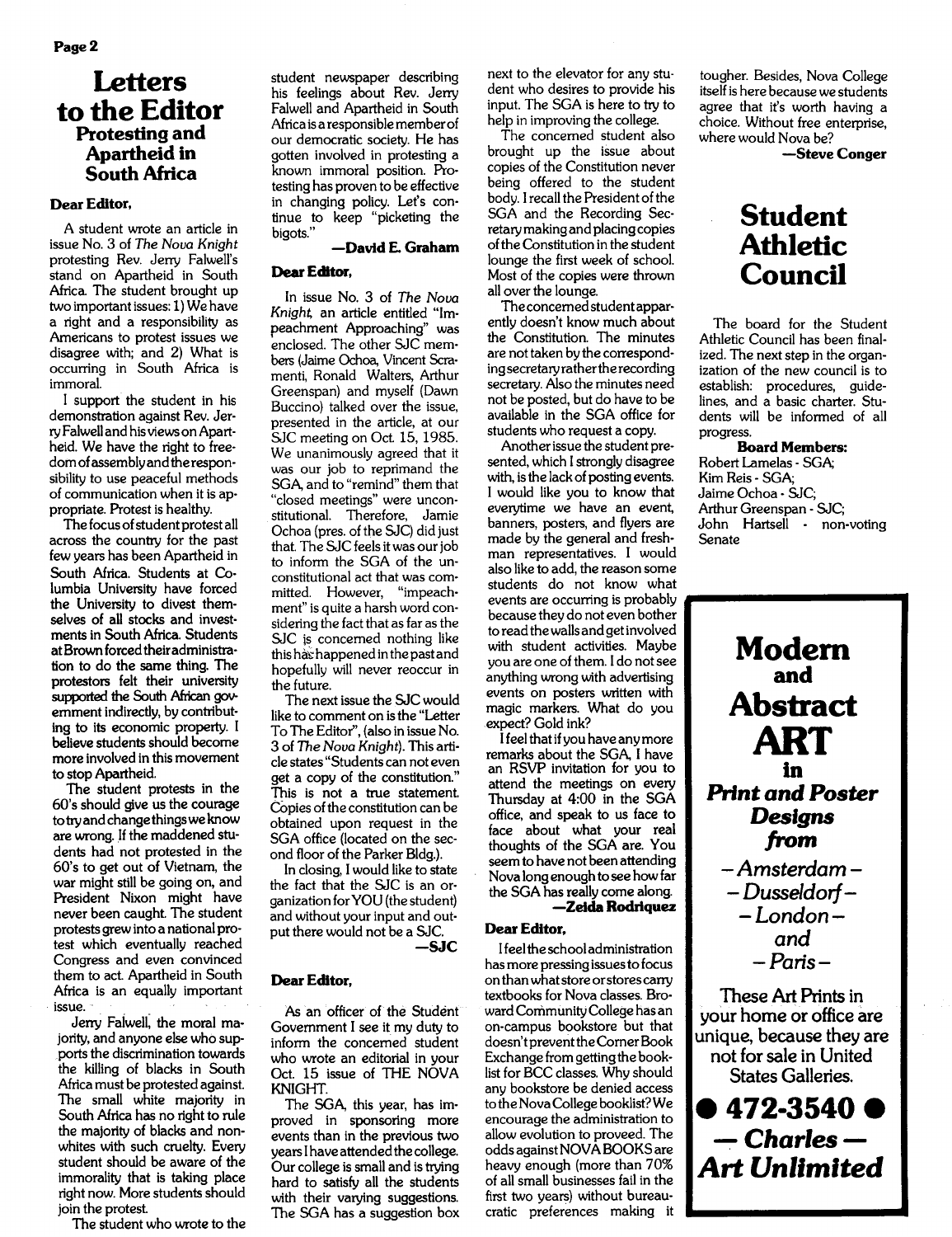Thanksgiving  $-$  University closed, November 28-30 no class.

Free Faculty Film Festival - Every Tuesday night at 7:00, IRProom.

Last day to withdraw from 8 & 16 week courses is Dec. 7.

Phone no. of THE NOVA KNIGHT is 475-7000.

# American<sup>-</sup> Society For **Personal Administrators**

Well, the first term is over and school isin full swing. Ithink now would be a good time to talkbusiness, orto bemore specific about the Business Club. Sometime ago, Nova started a Business Club which is affiliated with the American Society for Personnel Administrators (or A S. P. S.).

The Business Club was formed to give the students at Nova a chance to interactwith local busi-

ness executives. In addition, the club provides community interaction and the chance for student scholarships.

Donna Schaeffer is the Club advisor and I am the Club President We are now seeking to enlarge the club and anyone interested in joining the Business Club is quitewelcome. We have a numberofactivities andthe highlights are: a trip to Orlando to the AS.P.A convention (the convention isheld everyyearand will cost each student no more than \$50.00 for three days and two nights, November 20, 21, 22, 1985), and each month Club members attend a dinner of AS.P.A.These dinners provide a delicious meal, an entertaining lecture concerning an aspect of business, and plenty of social interaction.

The club will probably be having Elections in November, so anyone interested in running may do so, providing they are a Club member.

If anyone has any thoughts or questions please see Donna Schaeffer, (204), or myself, and we will be happy to give you all information necessary and encourage you to join the growing Business Club.

-Charles Edice

# **Bulletin Board** dub provides community inter-<br> **The Godparent**

### 'THE GODPARENT (a non-sexist sequel) to the Pre-Political Chronicles by Francis Ford Coppola and Mario Puzo).

*The Nova Knight* seeksto participate in the educative process, providing information culled from classes which focus less on skill-building and r.lore on "citizenship". What is a good citizen?

A politician might answer. "A good citizen votes for progress."

David Stockman might answer. "Agood citizen has a joband pays taxes."

Afundraiser might answer. "A good citizen is an a1umnus/ alumna of a college, to which she/he contributes annually."

Arabble-rousermight answer. "A good citizen is aware of discrimination and takes responsibility for initiating change in the society. A good citizen feels an emptiness when not participating in a demonstration."

A newspaper editor might answer. "A good citizen is aware of the issues and writes letters to the editor."

Cephalus might say, "A good

citizen pays his debts and tells the truth."

Polemarchus might say, "A good citizen walks away from what he does not like to hear."

Glaucon might say, "A good citizen looks around for a person who questions authority, eats onions and worries about ethical issues."

Thrasymachus might say: "A good citizen knowsthat justice is in the interest of the stronger. If he isstronger, he will impose justice; if she is weaker, she will yeild until she can find a bigger club than the administrator of justice. This istrue except when you are talking with sillybillies, in which case injustice (aman'sown profit and motive) has more strengthand freedom and mastery than justice."

(p. 6, 14 in the Blue Book)

Groucho's brother might say: "A good citizen seeks to punish the capitalists by uniting. A good citizen will read many pages written by me and Engels and then proceed to remind every robber baron he meets that capitalism will eventually collapse from

Cont'd to pg. 8

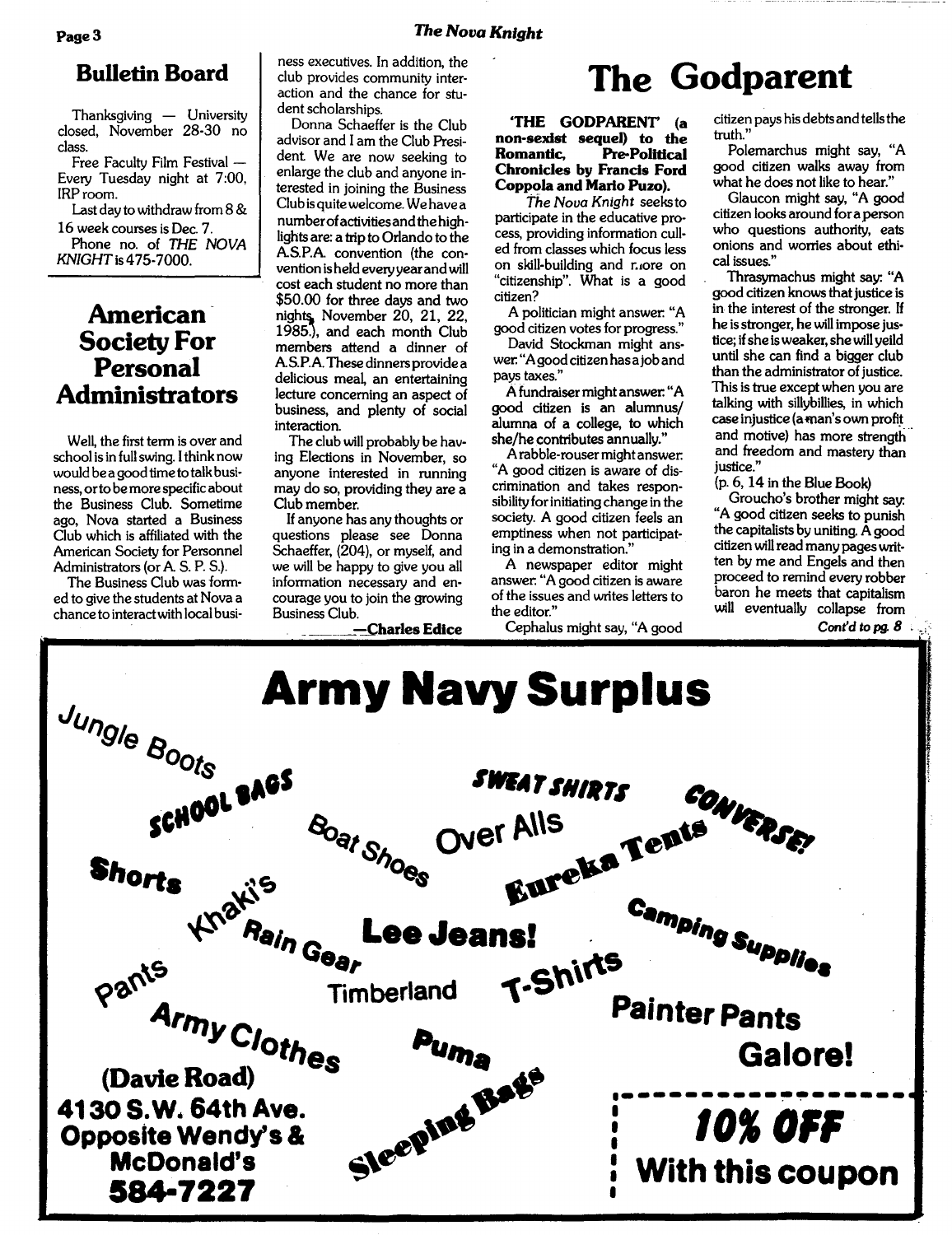# Page 4 **The** *Nova Knight*

Sonny-Ball is back Next to Girl's Volleyball and Soccer, this isthe most exciting thing at Nova University. There are new faces, on offense and defense, and the schedule is more attractive. Yes, basketball is back for its fourth year.

Last season the basketball team finished two games below a 500 average. (It was their best finish!) Even so, Coach Hansley was disappointed because he wanted to finish at 500 or better.

This season, he's more excited! Consider this, last year the team did not have a true center, so the Coach had to use two guards and three forwards, and three guards and two forwards. This year, the team can utilize four guards and one forward. This will add quickness to an already conditioned line-up.

Last year, Bucky Taylor, virtually carried the team on his shoulders. He blocked, rebounded, and scored (often leading the team in those categories during games). This year, Bucky has strong-man Perry Holst and new-comer Kenny Hall beside him. The picture that has so far been painted is only the front line-up. One of the most difficult decisions Coach Hansley will make is who will start and who will not at guard position. Hansley thinks spectators might see a different line-up every game.

Guards are: Senior Richard Crooms valuable for his defense and shooting, Courtney Cozart who was red-shirted last year because of an injury, (He plays both shooting guard and small forward.) and Rickey Stanley and Craig James.

Other players who make immediate impact with Coach Hansley's new set-up are:

| <b>Name</b>      | <b>Position</b> |
|------------------|-----------------|
| Mike Cable       | G/F             |
| Bobby Malmgren   | G               |
| Pat Eichholtz    | C               |
| <b>Bill Hill</b> | F               |
| Tim Moore.       | F               |

This year, West Virginia Weseley (NAIA national Champion), Florida Southern, (Nationally ranked Division II), Spring Hill College and St. Leo have been added to the schedule.

In the final analysis, Sonny Hansley figures to play tough hardnosed man to man defense,



minimize the rate of turnovers, control the court and create situationswhere the players can play comfortably.

**EDITOR'S NOTE:** November 8, 1985 The Annual Blue and Gold Game. (An intersquad game.), Is to be held at Lutheran High School Gym.

**-Joel Onlgblnde**

# **Volleyball Season** Summed Up

On Thursday October 31, the Nova University volleyball team closed outitssecond season with a win and a 9-4 record.

The last match was special for the girls because they had lost to FIT-Melbourne earlier on in the season. They proved to FIT and to themselves that the earlier defeatwas a fluke. Itwas also one of the few games where all the girls played extremely well. They did not have to depend on one or two pumped-up players to carry them through. They lost the first game 13-15 and won the next three: 15-8, 15-10, 15-11.

Coach Jong-A-Kiem should be given a big pat on the back.He is the only coach to produce a winning record. The feat is incredible consideting it is only his second year. He finished 8-6 last year.

In some of the games, the girls had to play with bad knees, sprained ankles and players not normally a part of the team. The misfortunes show outstanding dedication on the part of the girls.

The defeats the Knights suffered this year were at the hands of BCC North (two- times), FIT (already mentioned) and Bryan College from Tennessee.

For next year, Jong-A-Kiem expects to get three more players, so that fatigue won't be a factorin the matches(against Bryan College the girls were huffing and puffing just to stay on their feet). He also expects that the team will join a conference, most probably NAIA The last two seasons were look-and-see seasons.

The girls and their coach have done a great service to the Un-

iversity. They will go down on records as the first team to produce a winning season. Not only have they done it once but twice in as many years of existence. The volleyball team should also be given more scholarships. They deserve it.

Congratulations on a great season guys, I mean girls. We love you.

**-Joel Ognibinde**

# **The Mysterious Cross Country Team Is Finished**

Yes, Cross Country, the only sport at Nova that includes graduate students(due to club status) has finished its third and toughest season. This year the team participated in six meets and didn'tfairwell at any. One reason isthe sportis not popularatNova and therefore there are few runners. Another reason is that the local powers like Barry and U of M don't make it any easier for Nova. Still anotherreason is lack of funds.

Improvements over the years have come individually. This year the Nova record in the fivemile event was broken by Collin Ansine at the RU meet. He ran it at a time of 28 min. and 11 secs. Collectively, there hasn't been any improvements.

Therefore, Coach DiPiano is hoping to get two or three excellent athletes for next year. He already has spoken to high school coaches in his recruiting efforts.

# **-Joel Ogniblnde Cheerleading**

"What kind of spirit are you talking about, it's the Knights' spirit that will knock you out!" Howmany times have you heard the previous chant at soccer games this year. Well girls have been making a special point of letting Nova Knight fans hear it.

The girls are the newest addition to the growing athletic program. Every home soccer game bore witness to their dedication and hard work of inspiting fans.

Many students have said they look professional and organized. The people who deserve the main credit are: Annie Nelson, for her never ending advice and coaching, and Sherri Blount for her expert (NCAA) teaching.

The names of the girls on the squad are:

Annie Nelson - Coach; Sherri Blount - co-captain; Michele Fasona - co-captain; Sonja Albrecht; Zeida Rodriguez; Sherri Keller; Cherri Lynn Rauche; Dorene Alberts; and Heather Peters. **-Dorene Alberts**

# **The Struggling Soccer Season** Has Ended

The soccerseason ended on a sour note on Wed., Oct. 30. The loss dropped the team to a season record of 5-9-2. The final game was against FAU. The Knights lost 1-3. If anything, the game served to describe the way the soccer team has played all year; in spurts.

At the half way mark of the season, the Knights had a record of 1-6-1 which did not show the hard fought but heart-breaking losses to FIT-Melbourne, Palm Beach Atlantic, College of Boca Raton, and Rotida Southem. At least two of the games they should have won.

Then there were games they played which demonstrated the inconsistancy and the inexperience which has plagued the team throughout the season. Example: 0-5 vs. St Thomas and Ragler.

The second half of the season was a bit better because the Knights won four of the eight games and tied one. The losses were to Barry, RU and FAU. The RU game was not on the schedule but was played to show the guys what level of soccer is being played elsewhere (0-7).

The season posed more questions for Barry Kaplan than provided answers. Nova has a potential winning team but it needs . mental attitude and consistency. If it would serve as consolation, the coach has an excellent castof mid-fielders. I think he needs help in the forward line and certain parts of his defense. The goalkeeper is as good as they come. However, he needs a break once in a while. He wasthe model of consistency throughout the season.

It certainly was not an easy season for the team. One can only hope and pray that the seasons to come will be easier. Good Luck.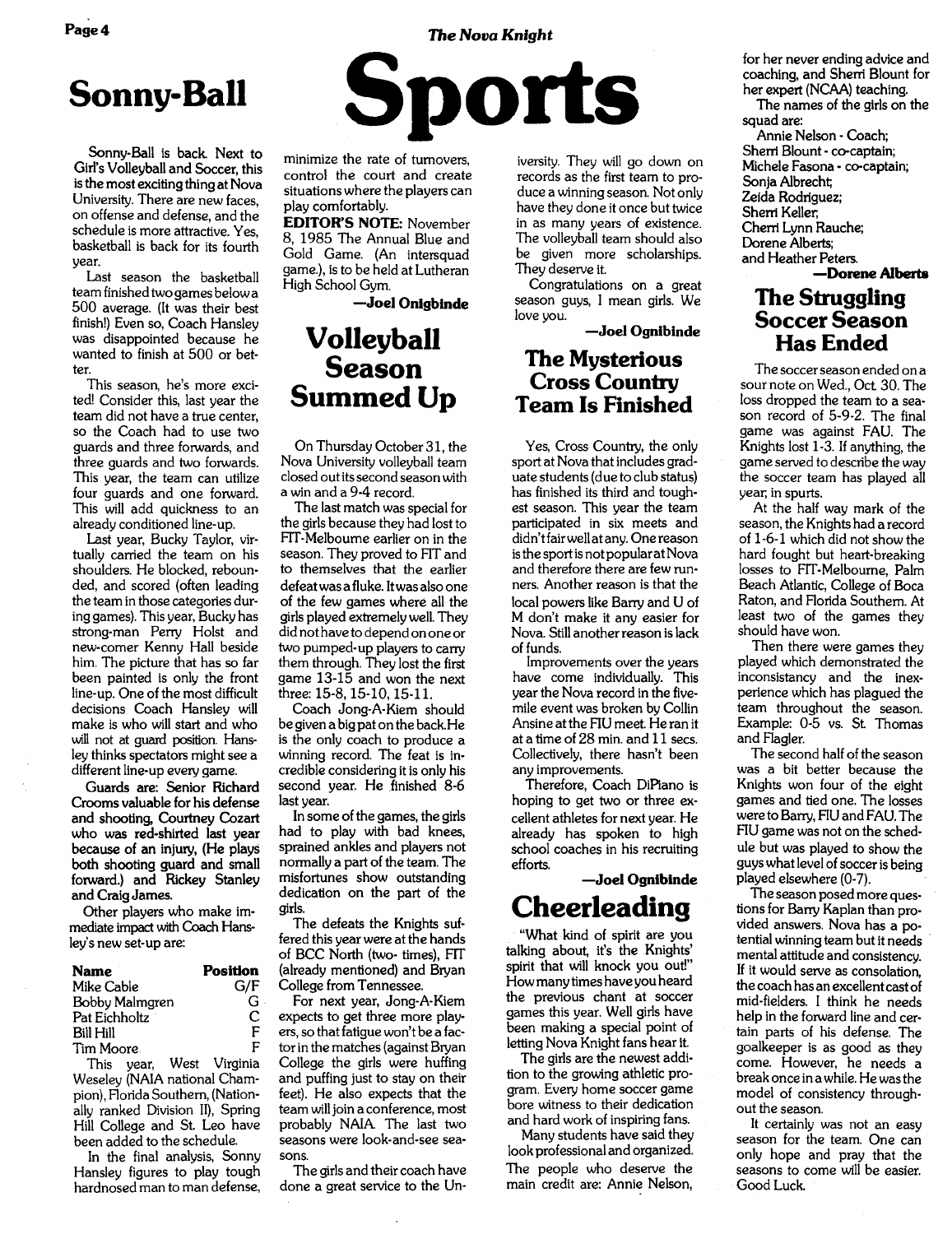# Page 5 The *Nova Knight*

**Attention**

# Nova International Students Association

N.I.SA and its new officers: President - Jorge Roman (475-9527).

Vice-President-DolaOrowale (584-1476).

Secretary - Irene Vargas (473-5326).

Treasurer - Guillermo Romero (473-2781).

Presidential Advisor - John Hartsell (475-7000).

N.I.SA wants allstudents(day program, career division, and Intensive English) to be aware the club has been formed and is accepting memberships from all interested students.

There is a membership fee of \$2.00 (per person) for career division and intensive English students. The amount can be paid to any of the officers (except the Presidential Advisor) listed above. Activities will be announced by: messages on the N.I.S.A. billboard, articles in THE NOVA KNIGHT, and telephone (to those who are isolated from the main campus).

N.I.SA would be pleased to have you as an active member and to introduce you to a variety of people from other cultures and nations.

-The N.LSA Officers

# **Record Reviews**

#### Rush Power Windows

Idiscovered Rush accidentally in 1978. They happened to be the opening act for The Good Rats. The Good Rats have since found obscurity, while Rush has found stardom. After that Rush concert in '78 (by the end of which my eyes were wide with amazement and my chin had drooped to the floor in awe), and throughout the next few years, Rush became my favorite band. They were musicians' musicians. They were intellectuals. They were rockers. As I discovered their earlier albums, I was ever more impressed by the Canadian trio. With each subsequent release I became more convinced Rush could do no wrong. This belief culminated in the 1981 release of MOVING PIC-TURESwhich tookRush into the top twenty for the first time (it peaked at number three). After nine releases Rush had finally attained stardom.

When 1983 rolled around, and Rush released their next studio album, Ihardly knewwhat to expect. Would they (yippies forgive me) 'blow my mind' as they had always done in the past, orwould they go for wimpy poprespectability? Unfortunately, they opted for the latter, and the resulting album SIGNALS was a dog.

I didn't give up on Rush (I guess after all those years they've earned a soft spot) and checked out GRACE UNDER PRE-SSURE. Thank goodness it was a move in the right direction. It marked a definite return to the aggressive, energetic style of Rush's past (even if it didn't have any 18 minute songs).

Rush's thirteenth and newest release, POWER WINDOWS, continues the trio's return to form. It is as fine an album as<br>MOVING PICTURES, and PICTURES, and should easily helpRush maintain their top ten credibility. POWER WINDOWS shows the band settling into the new technological direction they have chosen. Geddy Lee hasfinally found his niche as synthesist (in addition to bassist, vocalist, moog pedalist etc.) and Neil Peart (Dr. Braino) is pounding the skins (now Simmons drum pads) with a conviction and precision lacking on Rush's more recent albums. The album itself is energetic, upbeat and enjoyable. The songs deal with the familiar Rush themes of individuality, humanity, and art vs. "Big Money". Each theme is treatedwith a fresh approach asif it were the very first Rush album. If POWER WINDOWS truly does mark the new direction of Lee, Lifeson and Peart, no one will be happier than I.

#### **Jimmy Buffet**

#### Songs You Know By Heart Jimmy Buffett's Greatest Hlt(s)

Boy, what a title! Actually, I only knew three of the album's thirteen hit(s) by heart and I'm sorry for that, because I've been missing a lot of great Buffett music. The three songs I knew were "Margaritaville", "Son of a Son of a Sailor" and "Changesin Latitudes, Changesin Attitudes". If getting these three songs on one album is not enough intice-

mentforyou to buythis one, Ican think of several other reasons.

First of all, this album is definitely South Rorida. Just listening to it will make you want to shuffle down the halls of Nova in cheap sunglasses brandishing a pina colada. The album is more Miami than Miami Vice. Also, this album is psuedo-intellectual, with songs such as "Lets Get Drunk and Screw" (John - can we print that?) and "Cheeseburger in Paradise". The rest of the songs on this greatest hit(s) package, recorded between 1973-1979, are also primo material, making the album a fine addition to any South Florida (and elsewhere) record collection.

By the way, "This album is for Parrotheads everywhere". If any of you are in fact Parrotheads, please reply to Barry c/o The Nova Knight, P. 245, then consult your local physician.

#### ZZTop **Afterburner**

This is ZZ Top's first release since their quintuple platinum (5,000,000) selling 1983 album ELIMINATOR. After an album asstupendous as ELIMINATOR, what does a good rock band follow it up with? The answer is an album like AFTERBURNER. It's even better.

AFTERBURNERalso marks a turning point in ZZ Top's career. Pushing their own brand of raunch and roll since the release of their first album in 1971 (adequately titled FIRST ALBUM), their good old boy/beer drinking/hellraisingimage has earned them a string of hits. On the cover of AFTERBURNER, the car found on the cover of ELIMI-NATOR has been turned into a space shuttle. This change graphically illustrates changes in ZZ's sound.

On AFTERBURNER, the Texas terrors add a totally new spectrum to their sound with additions of synthesizers and an array of electronics to the usual force of bass, guitar, drums and beard. Rather than lose themselves under the weight of synthesized sounds, ZZ usesthemto highlight their aggressive style, with excellent results. They may have traded in their good old boy image for a slicker pop style, but this album represents some of the finest, most energetic and enjoyable music I've heard in a long time. If ELIMINATOR was a hard album to top, then topping AFTERBURNERshould be next

| S&M<br><b>MAINTENANCE</b>                |
|------------------------------------------|
| <b>Interior and Exterior</b><br>Painting |
| 1700 Embassy Dr. #904                    |
| West Palm Beach, FL 33401                |
| Office: (305)626-8888                    |
| Res.: (305)472-3540                      |

to impossible.

### Squeeze Cose Fan Tutti Frulttl

When Squeeze announced their break-up last year, I was really upset.If Difford and Tilbrook had broken up a band as great as Squeeze in order to make an album which was new and exciting, I would have felt a lot better. Unfortunately, the Difford and Tilbrook album was not new and exciting. In fact, it was boring and insipid. It was no surprise then, after a bomb that big, Difford and Tilbrook decided to reform Squeeze.

When Squeeze announced they were reforming, I was very upset. IfDifford andTilbrook had decided to reforma band as great as Squeeze to dosomething new and exciting, I would have felt a lot better. Unfortunately, the album COSI FAN TUTTI FRUT-TI is terrible. I like Squeeze, but this album is unbearable. Outside of the single, "Hits of the Year", the material on this album should be dumped in New Jersey with the rest of the toxic waste. COSI FAN TUTTI FRUTTI should prove to be a biggerbomb than Hiroshima. I hope Difford and Tilbrook get it back in gear soon. I can't take much more of this.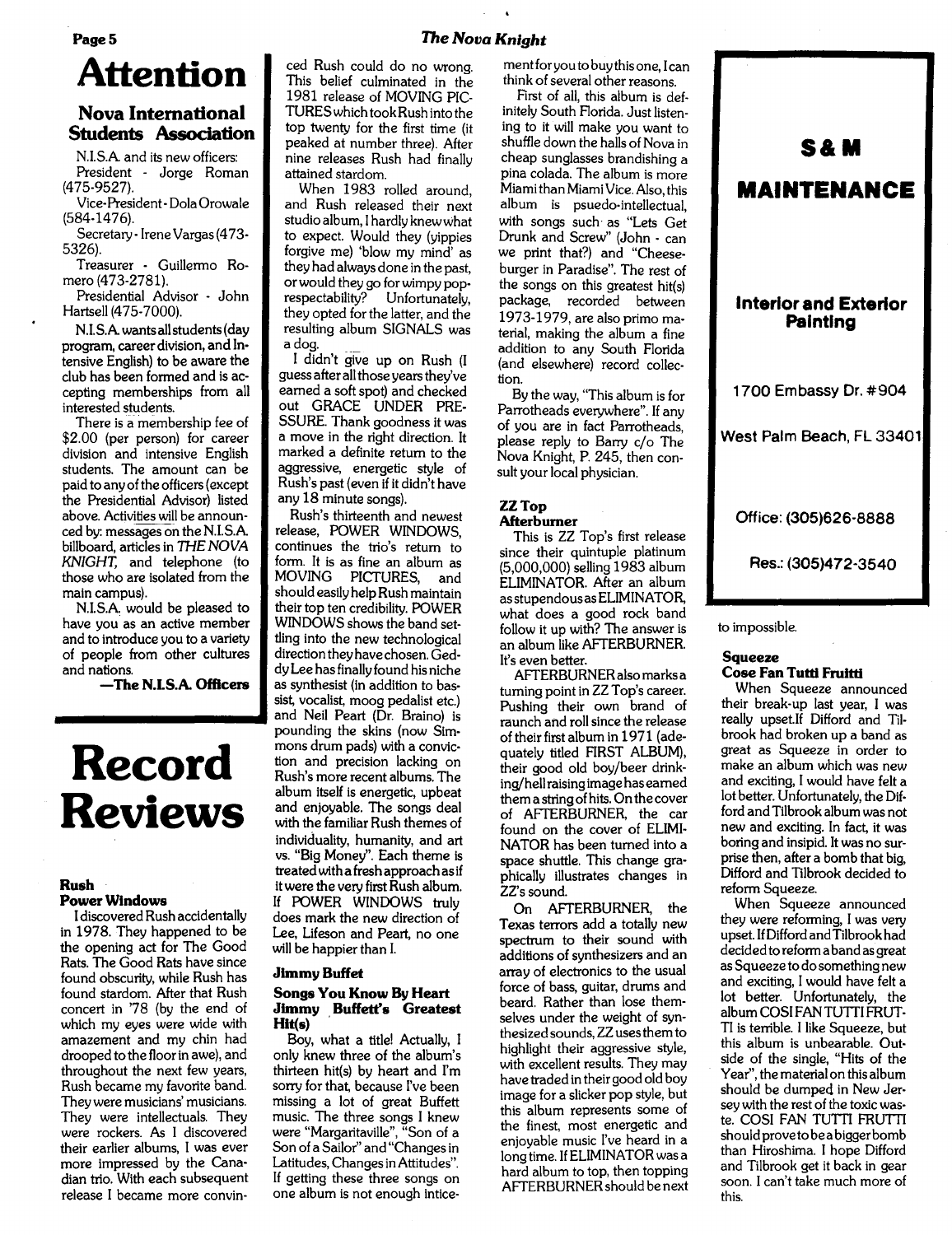#### **John Cougar MeUencamp Scarecrow**

John Cougar's fifth release, SCARECROW, is a definite improvement over his other four. While John has earned my res· pect by staying on the charts with a stringofhitswhich each contain no more than three chords, his mindless pop of the past (i.e. "Hurts So Good") has left a lotto be desired. However, on SCARE-CROW John has found true inspiration in his hometown of Bloomington, Indiana, and it's obvious his emotions on the subject are strong. With almost every song about rural life in the midwest, Cougar sings with convic· tion about a lifestyle he knows well. The album's first single,

"Lonely '01 Night", has com· pleted itstop ten run (it peaked at

### **The Thompson Twins Here's to Future Days**

The Twins are back, with an excellent follow· up to last years smash INTO THE GAP (which featured the hit "Hold Me Know"). HERE'S TO FUTURE DAYS finds this trio of Twins teaming up with Madonna pro· ducer Nile Rodgers (the Twins did a song with Nile and Ma· donna at Live-Aid). Rodgers' up· beat production style lends itself well to the Twins music. Like the otherTwins albums, HERE'STO FUTURE DAYS is a mixed bag and not every song works. Still

the album is fun, and does contain a few surprises, such as a cover of the Beatles' "Revolution". Watch for the single, "Lay Your Hands On Me", to go top ten soon.

Tely —Barry Feingold

# A lot of music. A lot of store.

**AU Albums Reviewed Suppbed By PEACHES Records and Tapes 8160 W. Broward Blvd, P1tn.**

# **Free Faculty Film Festival**<br>★ Every Tuesday – 7:00 P.M. – LR **I.R.P. RM.**  $\star$

#### POCK AND ROLL 110VI ES

|    |             |          |                                |                   |         |                                                                                                                                                                                                                                |     | f      | ı.       |                                          |                  |       |             |                  |        |                                                                                                                                                                                                                                 |                  |         |
|----|-------------|----------|--------------------------------|-------------------|---------|--------------------------------------------------------------------------------------------------------------------------------------------------------------------------------------------------------------------------------|-----|--------|----------|------------------------------------------|------------------|-------|-------------|------------------|--------|---------------------------------------------------------------------------------------------------------------------------------------------------------------------------------------------------------------------------------|------------------|---------|
|    |             |          |                                |                   |         |                                                                                                                                                                                                                                |     |        |          |                                          |                  |       | ≅           |                  |        |                                                                                                                                                                                                                                 |                  |         |
|    |             |          | alar başlanması                |                   |         |                                                                                                                                                                                                                                |     | ▒      |          |                                          | U,               | ▩▩    |             |                  | 醊      |                                                                                                                                                                                                                                 | 憠                |         |
|    |             |          |                                |                   |         | ś                                                                                                                                                                                                                              |     |        |          |                                          |                  | 83    |             |                  | ▒      |                                                                                                                                                                                                                                 | ₿₿.              |         |
|    |             |          |                                |                   |         |                                                                                                                                                                                                                                |     |        |          |                                          |                  |       |             |                  | г<br>÷ |                                                                                                                                                                                                                                 | æ                |         |
|    |             |          | ▒▒▒▒                           |                   |         | 羉                                                                                                                                                                                                                              |     | 殩      |          | ▒                                        |                  | 10    | ▩           |                  | ▒      |                                                                                                                                                                                                                                 |                  |         |
|    |             |          |                                |                   |         |                                                                                                                                                                                                                                |     |        |          | XX                                       | 12               |       |             |                  |        |                                                                                                                                                                                                                                 |                  | حبوه    |
|    |             |          |                                |                   |         |                                                                                                                                                                                                                                |     | œ      |          |                                          |                  |       |             |                  |        |                                                                                                                                                                                                                                 | ß                | 83      |
|    |             |          |                                | ▓▓                |         | e de la provincia de la construcción de la construcción de la construcción de la construcción de la construcción de la construcción de la construcción de la construcción de la construcción de la construcción de la construc |     |        |          | 13                                       | 殩                |       | 殩           |                  | 殩      |                                                                                                                                                                                                                                 | ▩                |         |
|    |             |          |                                |                   |         |                                                                                                                                                                                                                                |     |        |          |                                          |                  |       |             |                  |        |                                                                                                                                                                                                                                 |                  |         |
|    |             |          |                                |                   |         |                                                                                                                                                                                                                                |     |        |          |                                          |                  |       |             |                  |        |                                                                                                                                                                                                                                 |                  | P9.     |
| 15 |             |          |                                |                   | a sa sa |                                                                                                                                                                                                                                |     |        |          |                                          |                  |       |             |                  |        |                                                                                                                                                                                                                                 |                  | e e Pro |
|    |             |          |                                |                   |         |                                                                                                                                                                                                                                |     |        | 838<br>- |                                          | ▒                |       | D           |                  | ▒▒▒    |                                                                                                                                                                                                                                 | िल्लेख<br>संस्कृ |         |
|    |             |          |                                |                   |         | ▓▓                                                                                                                                                                                                                             |     | 17     | ▩        |                                          | с                |       |             |                  |        |                                                                                                                                                                                                                                 |                  |         |
|    |             |          |                                |                   |         |                                                                                                                                                                                                                                |     |        |          |                                          | Ø.               |       |             | ææ               |        |                                                                                                                                                                                                                                 |                  |         |
|    |             |          |                                | <del>йницт.</del> |         |                                                                                                                                                                                                                                |     |        |          |                                          |                  |       |             |                  |        |                                                                                                                                                                                                                                 |                  |         |
|    |             |          |                                |                   |         |                                                                                                                                                                                                                                |     |        |          |                                          | –                |       |             | . .              | 19     | 20                                                                                                                                                                                                                              |                  |         |
|    |             |          |                                |                   | ▩▩      |                                                                                                                                                                                                                                | ▒▒  |        |          | ▩▩                                       |                  |       | 31          | œ<br>–           |        |                                                                                                                                                                                                                                 |                  |         |
|    |             |          | 21                             |                   |         |                                                                                                                                                                                                                                |     |        | 22       |                                          |                  |       |             | BM)              |        |                                                                                                                                                                                                                                 | --<br>۲×<br>Œ    | 39      |
|    |             |          |                                |                   |         |                                                                                                                                                                                                                                |     |        |          |                                          |                  |       |             |                  |        |                                                                                                                                                                                                                                 | Ŧ<br>٩           |         |
|    |             |          | ▒▒▒▒▒                          |                   |         |                                                                                                                                                                                                                                | ▩▩▩ |        |          | ▓▓                                       | <b>DIST</b><br>æ |       |             | ورو م<br>47<br>Œ | ż۵     |                                                                                                                                                                                                                                 |                  |         |
|    | 25          |          |                                |                   |         |                                                                                                                                                                                                                                |     |        |          |                                          |                  |       |             |                  |        |                                                                                                                                                                                                                                 | . .              |         |
|    |             |          |                                |                   |         |                                                                                                                                                                                                                                |     |        |          | ▓▓                                       |                  |       |             | FANK             |        |                                                                                                                                                                                                                                 | ▩▓<br>۰,         |         |
| ▒  |             |          |                                |                   |         | C.                                                                                                                                                                                                                             |     | г<br>₩ |          |                                          |                  |       |             | 27               |        |                                                                                                                                                                                                                                 |                  | 靉       |
|    |             |          | ▒▒▒▒▒                          |                   |         |                                                                                                                                                                                                                                | ▒.  |        |          |                                          |                  |       |             |                  |        |                                                                                                                                                                                                                                 |                  |         |
|    |             | F        | ▓▓▓                            |                   |         |                                                                                                                                                                                                                                |     |        |          |                                          | للمتعربين        |       |             |                  | 蹨      |                                                                                                                                                                                                                                 |                  |         |
|    |             |          |                                |                   |         |                                                                                                                                                                                                                                |     |        |          |                                          |                  |       |             |                  |        |                                                                                                                                                                                                                                 |                  |         |
| 28 |             |          | 蹨                              |                   |         |                                                                                                                                                                                                                                |     |        |          |                                          |                  | ▓▓▓▓▓ |             |                  | ▒      |                                                                                                                                                                                                                                 |                  | ŦX      |
|    |             |          | king.                          |                   |         |                                                                                                                                                                                                                                |     |        |          |                                          |                  |       | aan.<br>. . |                  |        |                                                                                                                                                                                                                                 |                  |         |
| ▧  |             |          |                                |                   |         |                                                                                                                                                                                                                                |     |        |          | 1999-1999<br>1999-1999<br>1999-1999-1999 |                  |       |             |                  |        | v.                                                                                                                                                                                                                              | XP.              |         |
|    | <b>STOR</b> | $\geq t$ |                                |                   |         |                                                                                                                                                                                                                                |     |        |          |                                          |                  | ▓▓▓▓▓ |             |                  |        |                                                                                                                                                                                                                                 |                  |         |
|    |             |          |                                |                   |         |                                                                                                                                                                                                                                |     |        |          |                                          |                  |       |             |                  |        | en de la política de la concelho de la concelho de la concelho de la concelho de la concelho de la concelho d<br>De la concelho de la concelho de la concelho de la concelho de la concelho de la concelho de la concelho de la |                  |         |
|    |             |          | <u> Martin Martin Martin I</u> |                   |         |                                                                                                                                                                                                                                |     |        |          | ▓▓                                       |                  |       |             |                  |        |                                                                                                                                                                                                                                 |                  | 谈       |
|    |             |          |                                |                   |         |                                                                                                                                                                                                                                |     |        |          |                                          |                  |       |             |                  |        |                                                                                                                                                                                                                                 |                  |         |

#### **Across Clues**

1. Prehistoric Ringo/Barbara Bach Film

3. Stevie Wonder is being sued for this movie hit "I Just· . To Say I Love You"

8. Gary Busey played title role in "The Buddy • - Story"

11. "Song Remains the Same" drummer John· .

12. First rock movie "Blackboard· .."

14. A three hour hovie and two albums detail this Yasgers farm event

15. Broadway and movie Hit "Jesus  $Christ \cdot \cdot$ "

18. Monty Python'ssatirical Beatie band/ film

19. Did soundtrack for second and up· coming third "Death Wish" films Jimmy "

21. Kenny Loggin's hit theme of Kevin Bacon movie title

24. Pink Floyd movie with Bob Geldof as Pinky

### **Down Clues**

1. Vangelis theme and title of academy award winner" - . Of Fire"

2. The band's farewell concert film "The Last - -"

4. The Who's Biographical "The Kids Are

5. Bowie Film "Merry Christmas, Mr.

6. Sting flop based on Frank Herbert Book

7. Who rock·opera

9. Ackroyd/Murray movie and Ray Par· ker, Jr. Hit

10. Who films movie about mods and rockers

11. Stephen King's "Christine" was "bad to the  $\cdot$ ."

13. Rick Springfield film "Hard To - . "

16. John Parr theme "St. Elmo's· ."

17. Max theme "We Don't Need Another

20. Wolfgang Mozart academy award winner

22. Beatle cartoon "Yello· ."

23. Rob Reiner produced spoof " Tap"

27. Elvis' first movie "Love Me - -"

25. Tim curry's "Rocky Horror - . Show" 26. Wrote and produced bomb "Give My Regards To Broad Street" Paul· . "

28. Murray the K Biography "American Hot·· "

29. Rolling Stones' Altamonte concert film "Gimme - - "

30. Phil Collins' hit theme "Against All  $\mathbf{L}^{\prime}$ 

31. "A Clockwork Orange" album fea· tured music by Ludwig Van  $\cdots$ 

32. Bowie "Falcon And The Snowman" theme "This Is Not· ."

**-Barry Feingold**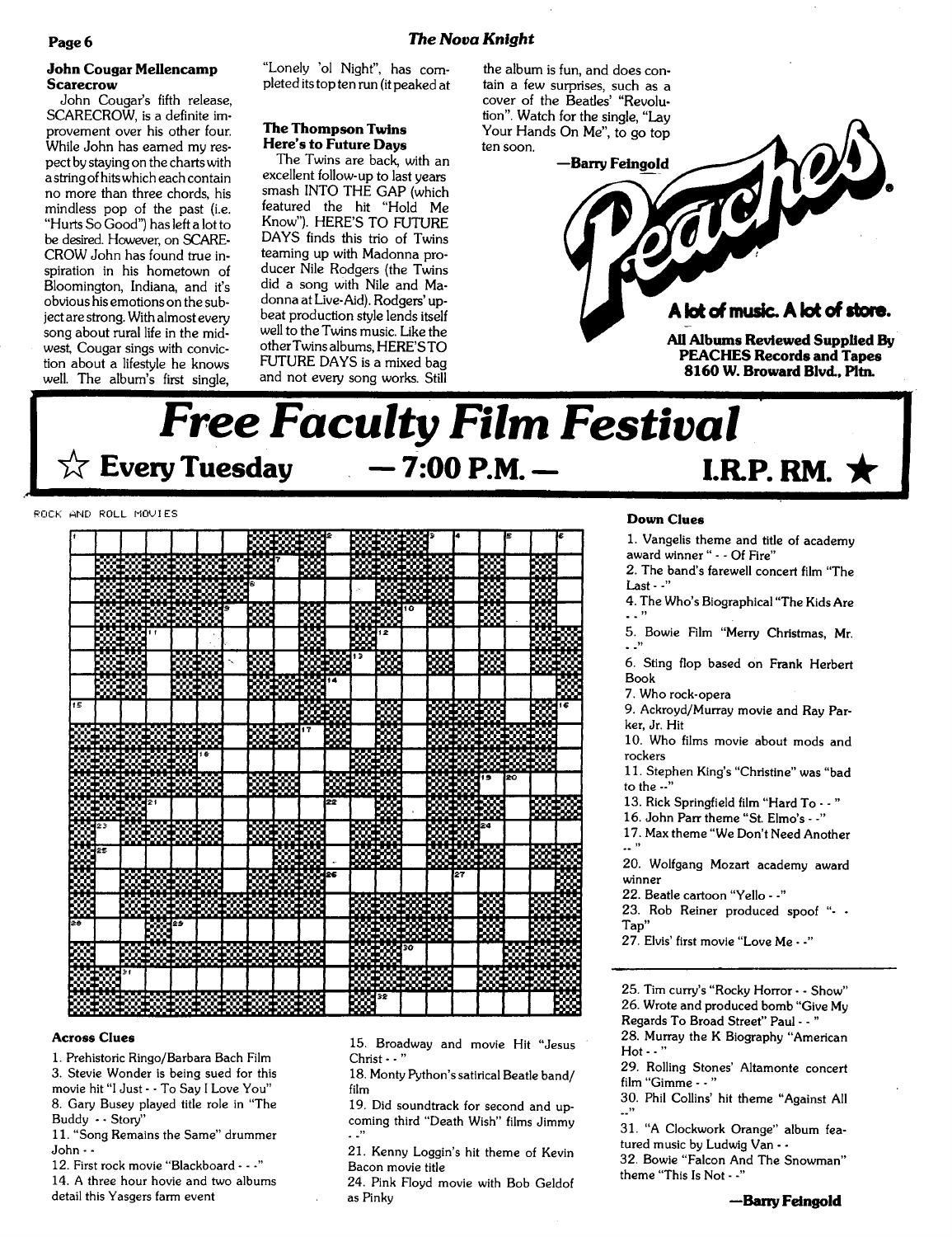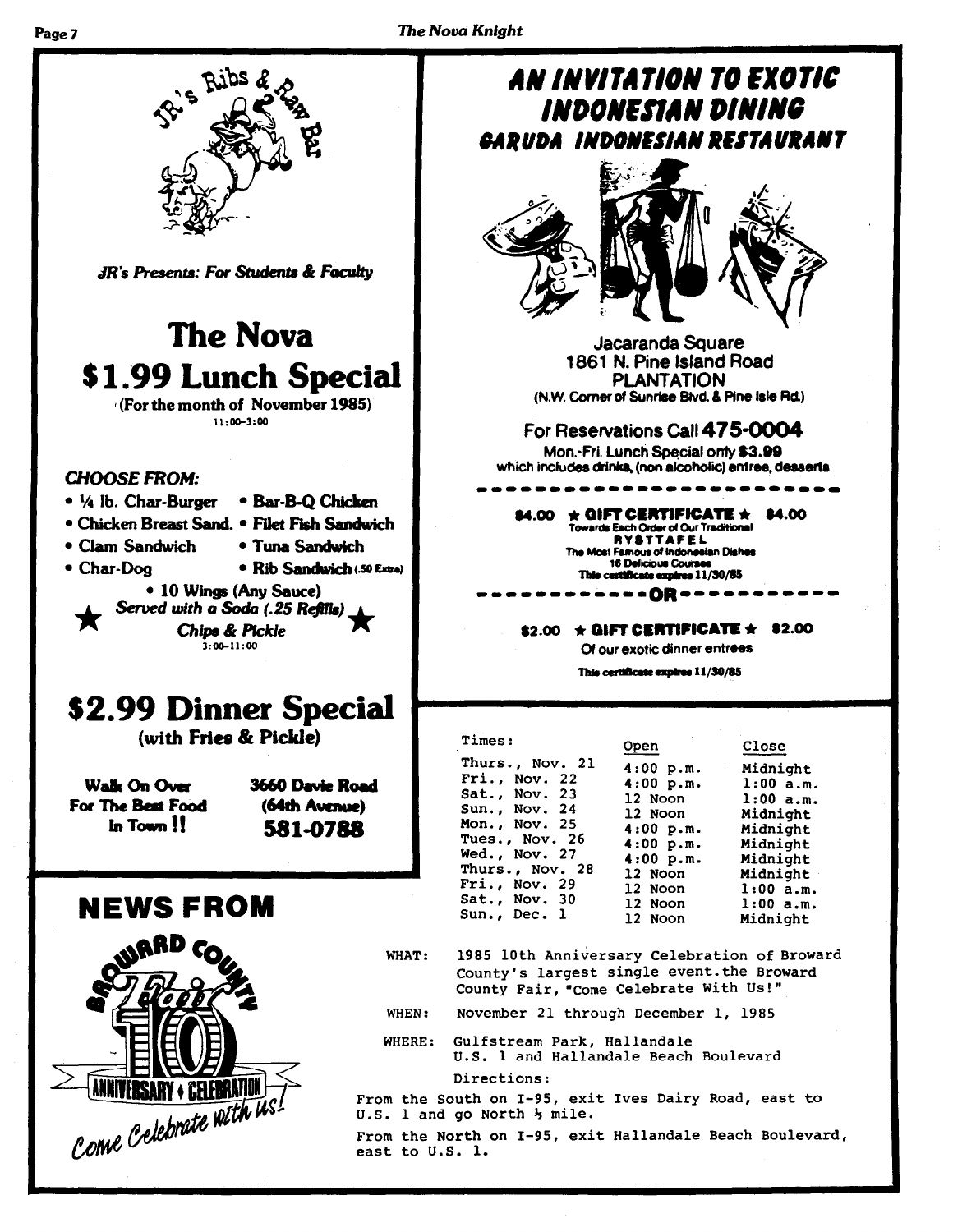### *The Nova Knight*

# **The Godparent** *cont'd from* pg. 3

economic quilt."

Groucho Marx might say: "A good citizen is always medium rare."

But if you ask a Nova student the same question, you might be surprised at the answer you receive. Responding with a Skinnerian eagemess to the stimulus of responsible role models like: Cyndi Lauper, Bob Geldof, Michael J, Eleanor Smeal, Maurice Ferre and Phyllis Schlafly, the Nova student might say: "In this uncertain world one never knows what airplane or earthquake will remove from life our friends and so we must be prepared tocare fortheir children. In short, a good citizen knows how to be a godparent"

In keeping up with the times, and since your mom's COS-MOPOLITANsubscription is out ofreach, and since MissManners and Dear Abby don't often ad· dress this issue, THE NOVA KNIGHT presents:

#### **Dear PARENTS,**

#### **Thank you for thinking of** me as a potential quardian of **Your Child.**

A godparent should take the Platonic view, Ifeel, on the outset letting the parents know that, should misfortune take all of Your Child's relatives from life, your child would receive my sincerest attention. The Platonic view of the Guardian of the citizens is essentially this:

l.If you are sick, you go to the doctor (the expert at healing the body).

2. If you want your computer

fixed, you call the technician (the expert for computers).

3. If you want to fix the Republic (your political community, i.e. the "polis"), you go to the philosopher (the expert in politics), since Plato defined politics as the "search for just political order."

4. The Guardian, who putsthe interest of his people before his self-interest, will not seek to be popular. Rather, he or she will attempt to do what is best forthe people, even if it means the people must be coerced  $-$  for we know that anything beneficial comes onlywith effort and only if we are coerced.

(Think of anything you've done which you value. Usually you need an element of coercion to force you to sit down and do what you feel good about  $-$  a term paper, learning a language,<br>learning to tolerate brussel dearning to to be a godparent."<br>
The sprouts, to name just a few.<br>
Sometimes the force comes from yourself, but when you are young, you need the force applied from outside yourself.)

I have decided not to have children because I want to have time to be available for my friends', and siblings' children. Therefore be forewarned that I'm storing parental concern for that future time when Your Child visits me and needs a kind but firm "No, I will NOT let you borrowmycartonight! Idon'tlike the look of your date..."

Be advised, therefore, that I would take it on myself to watch over Your Child's development as though I were her/his/its parent

Unlessyou specify otherwise, I would expose her/him/it to:

a) Monte Python's Flying Circus.

b) Doonesbury, Opus and Bill the Cat.

c) The concept of natural right.



**PageS**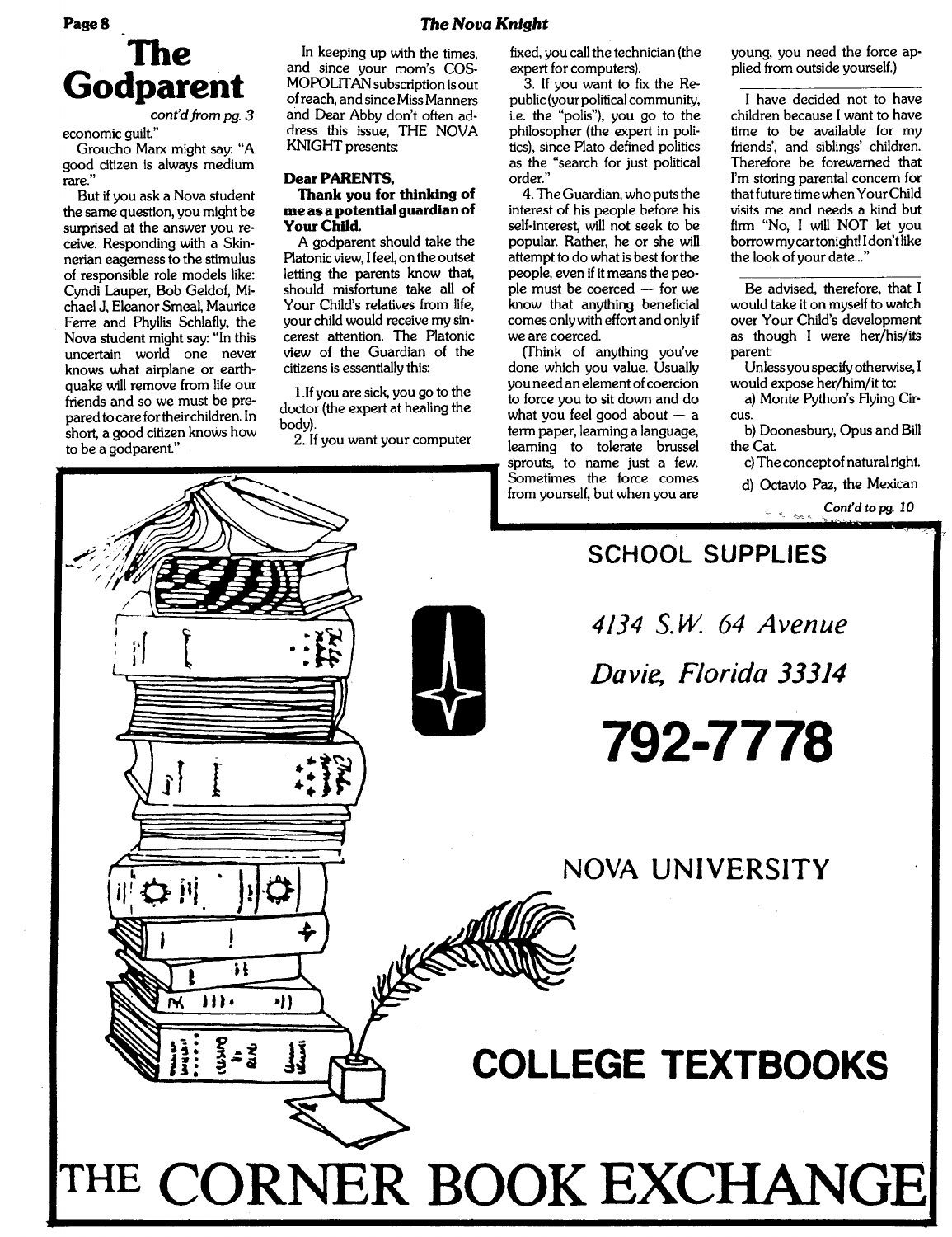# *Ari's Hideaway*

Saludos My Daahlings, and Welcome to the Hideway.

Today I would like to talk about those maahvelous people in the Student Government Association. Why is it that they all look as if they spent the summer in a Turkish prison camp? They must have picked up some bad habits in Istanbul, every time Amando sees them in their little office they are hiding behind their desks. The newest fashion in Student Government wear is rubber boots, these enable the officers to traverse the grimy carpeting in the student lounge without burning holes in their heels. They make me crazy go nuts. The question most asked is what does an S.G.A representative do? Well that's a simple was at a costume party and dan-<br>answer, they look maahvelous ced the Mambo. Everyone dandon't they? Isn't that enough? all<br>this quibble about students rights,

the Halloween party on the 26th<br>of November, and let me tell you I ofNovember, and letmetell you I can say this, but I think someone<br>was confused. First of all, Ar- was living in his undershorts. was confused. First of all, Ar- was living in his undershorts.<br>
nando dressed up as Mr. "I must Heddy Lamar eat your heart out. say!" of Saturday Night Live.<br>Many people confused me with Many people confused me with It makes me proud to see all<br>Pee-Wee Herman (who hap- It wou maahvelous people dress-Pee-Wee Herman (who hap- you maahvelous people dress-<br>pensito bela distanti relative) and lot ing up so crazy. Amando had to be a fun guy when your pants<br>are pulled up so high that you are

the costumes that he forgot he

answer, they look maahvelous ced the Mambo. Everyone dan-<br>don't they? Isn't that enough? all ced the Mambo. Some maahthis quibble about students rights, velous people danced in circles, I<br>and that nothing gets done. wonder if they were confused? and that nothing gets done. wonder if they were confused?<br>Don't you know by now that it's There was a man dressed up in a Don't you know by now that it's There was a man dressed up in a<br>more important to look good Designer orange polyester suit more important to look good Designer orange polyester suit than to do anything. And you with matching gold chains, he than to do anything. And you with matching gold chains, he know who you are.  $\frac{1}{100}$  looked maahvelous. A swinging looked maahvelous. A swinging<br>American if Leversaw. There was Anyway, Amando attended American if Ieversaw. There was<br>e Halloween party on the 26th a flasher, and daahlings I hope I Heddy Lamar eat your heart out.<br>"What's that, Heddly?"

pensto be a distant relative) and ing up so crazy, Amando had daahlings you are absolutely ig- more fun than at the Mexican burrito, bean, and chile conven-<br>tion in Tijuana. Of course I like to are pulled upso high that you are compete in the hot tamale speed<br>staring through your belt buckle. eating contest. Raymond Burr staring through your belt buckle. eating contest. Raymond Burr<br>Talk about looking for love in all ewon last year, but he got into a Talk about looking for love in all won last year, but he got into a<br>the wrong places. bad electric wheelchair accident. bad electric wheelchair accident.<br>It seems that on his last tamale he Amando was so confused by Itseems that on his last tamale he<br>e costumes that he forgot he backfired and went flying into the

Rio-Grande. A close friend of Amando's, better known as "Gil: ligan", may join me in the Taco launching expedition in Mazat-Ian; you see Gilligan is no longer on that island with Ginger and Maryanne, and belive you me those girls don't just bake coconut cream pies. Amando has it on good authority thatthe "Skipper" isrunning his own hideaway for native girls in Tahiti. I hope you realize that if this guy can't even sail a boat around Los Angeles how can he run the "Skip's Hideway"? I hope CaptainStubingdoesn'tfind himand make him pilot the "Love Boat," maybe we'll soon be watching "Gilligan's Love Island." The "Proffessor" is designing a new set of designermen's wear called "V-Brute", for the jungle man in yourlife. Of course this has nothing to do with the proffessor's new line of underwear called"V-

Cont'd to pg. 10